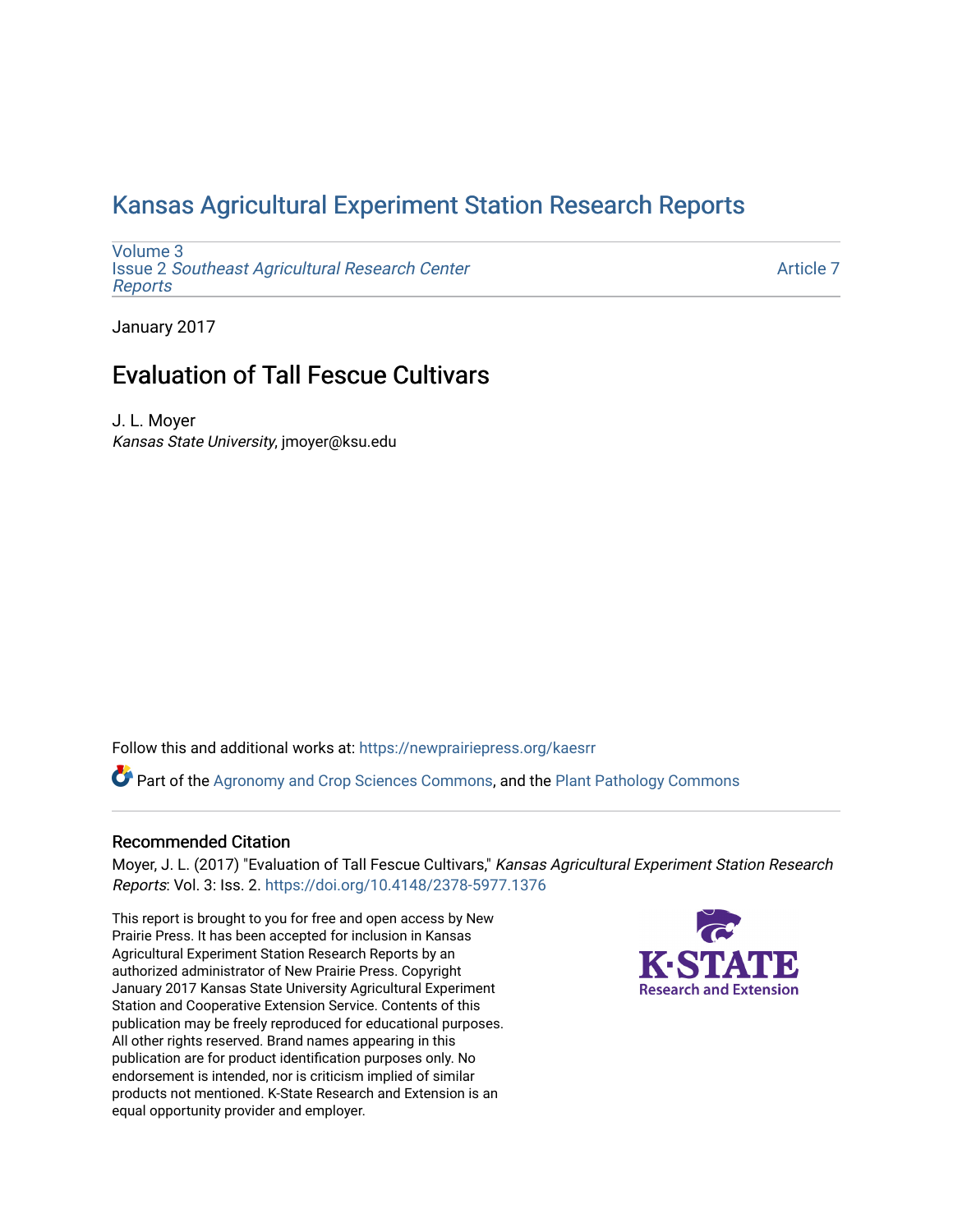### Evaluation of Tall Fescue Cultivars

### Abstract

Spring 2016 yield of tall fescue was higher for 'NFTF 1051' than for 12 of the 19 other cultivar entries. Summer production of 'PBU-B2' was greater than summer production of the three lower-yielding entries. Fall production of 'BarOptima PLUS E34' was higher than that of 12 other cultivar entries, but total 2016 production was greater for PBU-B2, 'PBU-B7', and NFTF 1051 than for eight other cultivars.

### Keywords

endophyte-free, non-toxic fescue, endophyte-infected

### Creative Commons License



This work is licensed under a [Creative Commons Attribution 4.0 License](https://creativecommons.org/licenses/by/4.0/).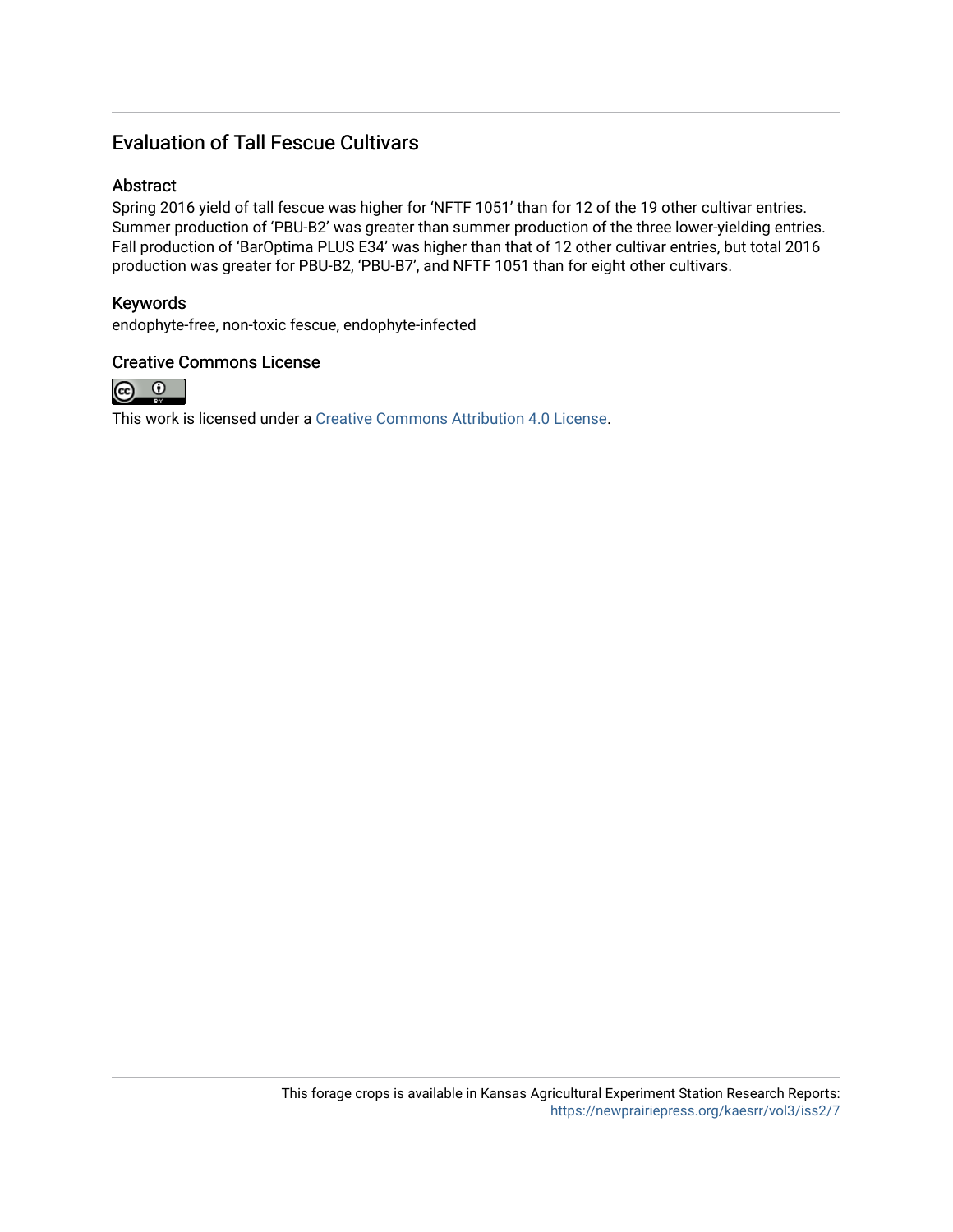

# 2017 SEARC Agricultural Research

# Evaluation of Tall Fescue Cultivars

*J.L. Moyer* 

### Summary

Spring 2016 yield of tall fescue was higher for 'NFTF 1051' than for 12 of the 19 other cultivar entries. Summer production of 'PBU-B2' was greater than summer production of the three lower-yielding entries. Fall production of 'BarOptima PLUS E34' was higher than that of 12 other cultivar entries, but total 2016 production was greater for PBU-B2, 'PBU-B7', and NFTF 1051 than for eight other cultivars.

### **Introduction**

Tall fescue (*Lolium arundinaceum Schreb*.) is the most widely grown forage grass in southeastern Kansas. Its tolerance to extremes in climate and soils of the region is partly attributable to its association with a fungal endophyte, *Neotyphodium coenophialum*; however, most ubiquitous endophytes are also responsible for production of substances toxic to some herbivores, including cattle, sheep, and horses. Endophytes that purportedly lack toxins but augment plant vigor have been identified and inserted into tall fescue cultivars adapted to the United States. These cultivars and others that are fungus-free or contain a ubiquitous endophyte (i.e. Ky 31 EF and HE, respectively) are included in this test.

## Experimental Procedures

The trial was seeded at the Mound Valley Unit of the Southeast Agricultural Research Center in 10-in. rows on Parsons silt loam soil. Plots were  $35 \times 5$  ft and were arranged in four randomized complete blocks. They were fertilized preplant with 20-50-60 lb/a of N-P<sub>2</sub>O<sub>5</sub>-K<sub>2</sub>O and seeded with 20 lb/a of pure, live seed on September 30, 2014. Spring fertilizer (120-50-75 lb/a of N-P<sub>2</sub>O<sub>5</sub>-K<sub>2</sub>O) was applied on February 1, and fall growth was supplemented with 60 lb/a N on August 23, 2015.

Harvest was performed on a 3-ft strip, 16 to 20 ft long from each plot. A flail-type harvester was used to cut to a 3-in. height on May 9, 2016. After harvest, forage was removed from the rest of the plot at the same height. A forage subsample was collected from each plot and dried at 140°F for moisture determination. Summer regrowth was similarly harvested on August 18, and fall growth was harvested on December 6, 2016.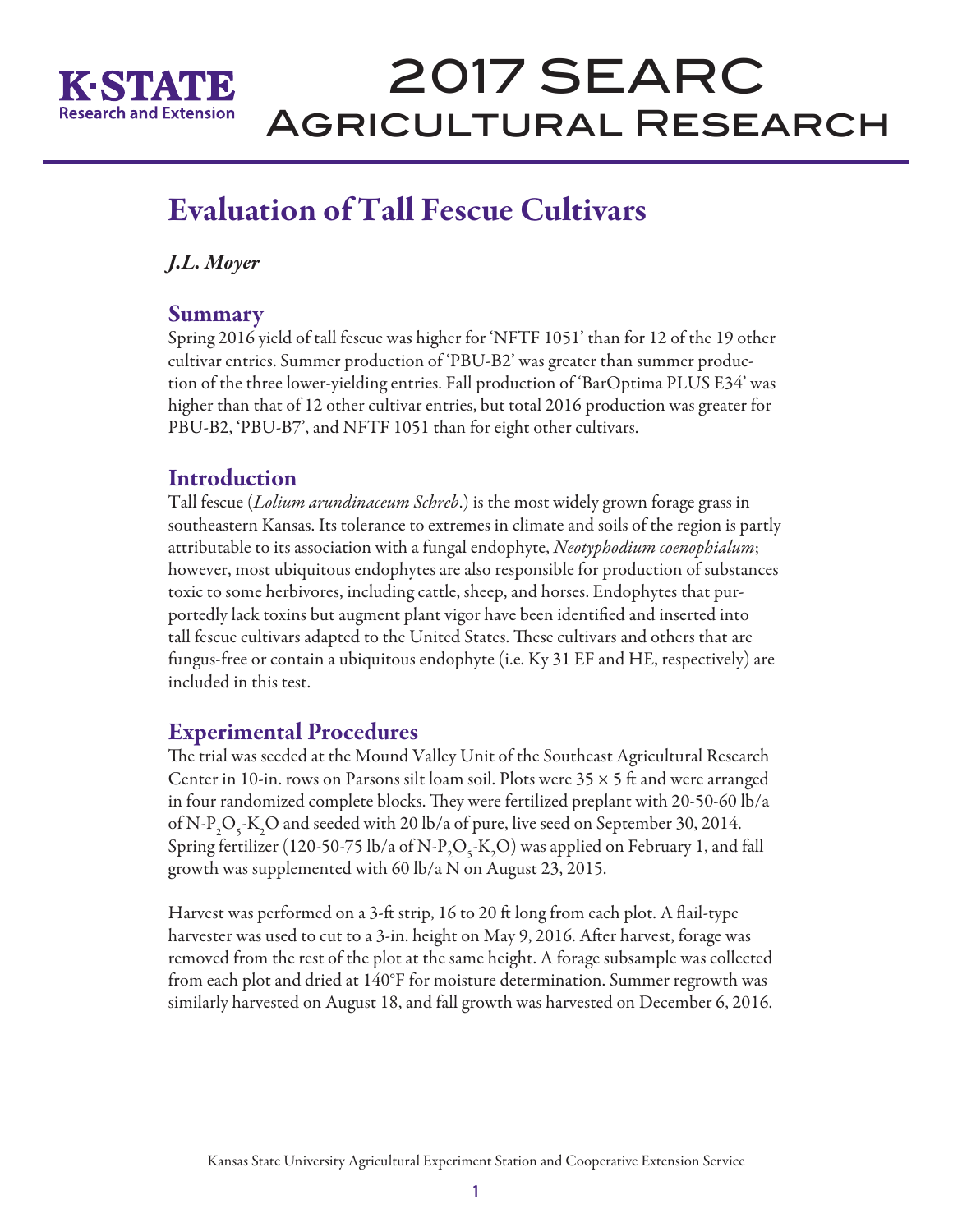### Results and Discussion

Spring 2016 yields ranged from 2.82 tons/a (12% moisture basis) for BarOptima PLUS E34, to 4.77 for NFTF 1051 (Table 1). The latter yielded more (*P* < 0.05) than 12 of the 19 other entries, and six entries yielded more than the four lowest-yielding entries.

Summer forage production averaged 2.35 tons/a (Table 1). This was more than usual because precipitation at Mound Valley during July 2016 was 60% above the 30-year average. PBU-B2 yield was greater than that of 'PBU-B1,' 'Bar FAF 131,' and 'Martin 2 ProTek,' the latter yielding less than eight entries.

Fall production amounted to 1.87 tons/a, with BarOptima PLUS E34 yielding more than 12 other entries. Four entries yielded more in fall than 'AGRFA 148,' Martin 2 ProTek, and 'NFTF 1044.' Total forage production for 2016 was greater for PBU-B2, 'PBU-B7,' and NFTF 1051 than for eight other cultivars.

Spring forage dry matter content (Table 1) may be somewhat related to maturity. In that case PBU-B2, 'PBU-B5,' and PBU-B7 may have been most mature at the first cutting. Forage dry matter content on December 6 was lower in 'LE 14-84,' 'LE 14-86,' 'Tower Pro Tek,' and BarOptima PLUS E34 than in the other 16 entries. Low dry matter content in late fall may indicate frost tolerance of forage, since temperatures below freezing began to occur 23 days before harvest.